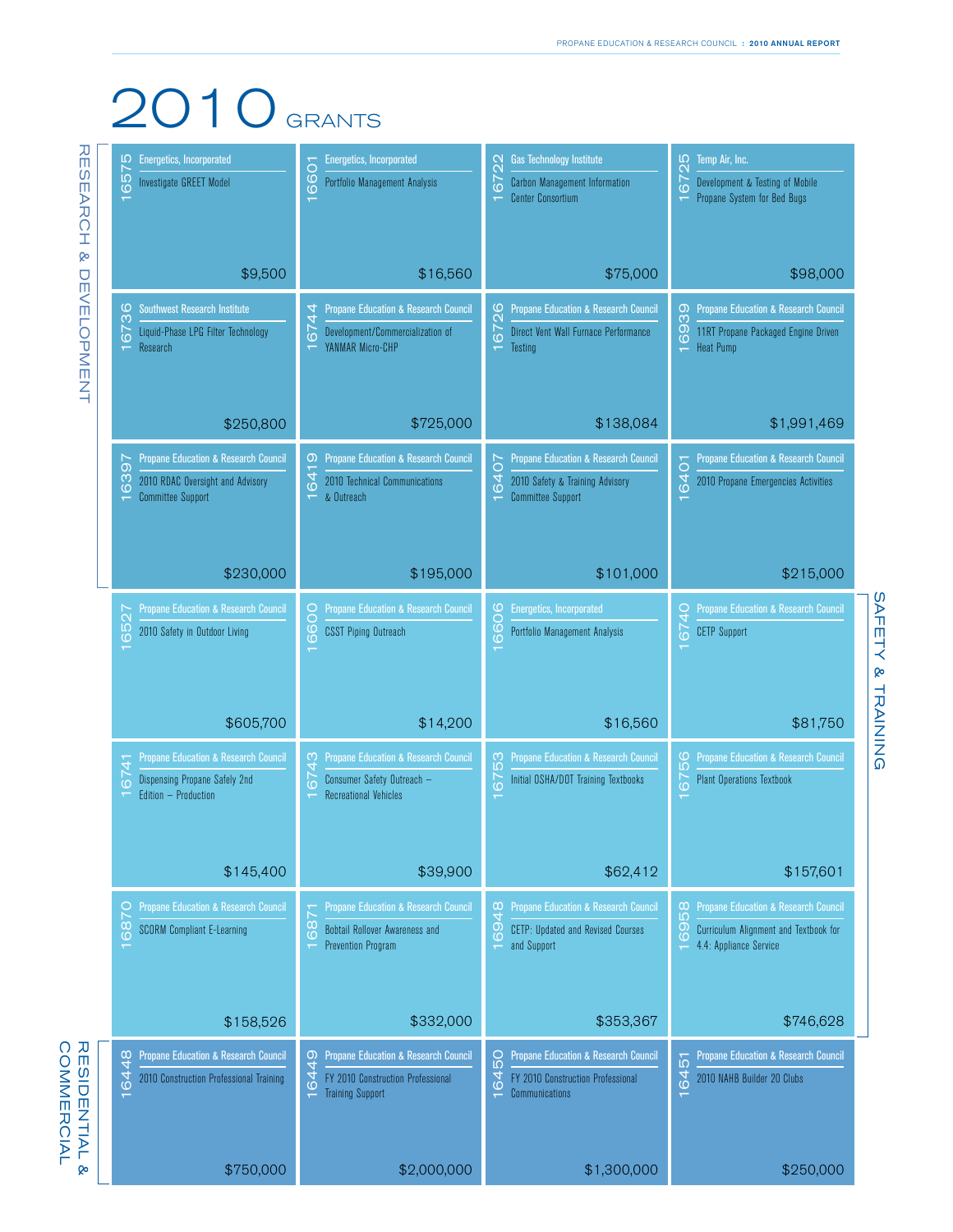## 2010 GRANTS

**ENGINE FUEL** ENGINE FUEL

| <b>Propane Education &amp; Research Council</b><br>52<br>$\overline{6}$<br>2010 Consumer Education Advisory<br><b>Committee Oversight</b><br>$\overline{ }$                                     | <b>Propane Education &amp; Research Council</b><br>6529<br>Statler Nagle - Measurement &<br><b>Evaluation Support</b><br>$\overline{\phantom{0}}$                 | <b>Propane Education &amp; Research Council</b><br>$\frac{2}{8}$<br>IÓ.<br>2010 Residential Measurement and<br>$\circ$<br><b>Evaluation: Core Initiatives</b> | <b>Propane Education &amp; Research Council</b><br>583<br>FY 2010 Construction Professional<br>$\circ$<br>Media Outreach<br>$\overline{ }$                           |
|-------------------------------------------------------------------------------------------------------------------------------------------------------------------------------------------------|-------------------------------------------------------------------------------------------------------------------------------------------------------------------|---------------------------------------------------------------------------------------------------------------------------------------------------------------|----------------------------------------------------------------------------------------------------------------------------------------------------------------------|
| \$150,000                                                                                                                                                                                       | \$118,000                                                                                                                                                         | \$151,000                                                                                                                                                     | \$200,000                                                                                                                                                            |
| <b>Energetics, Incorporated</b><br>6603<br>Portfolio Management Analysis<br>$\overline{\mathbf{v}}$                                                                                             | <b>Propane Education &amp; Research Council</b><br>$\frac{8}{4}$<br>ιΩ<br>2010 Construction Professionals Trade<br>$\ddot{\circ}$<br><b>Shows and Conferences</b> | <b>Propane Education &amp; Research Council</b><br>Ю<br>674<br><b>Commercial Market Research</b>                                                              | <b>Propane Education &amp; Research Council</b><br>54<br>64<br>2010 Market Metrics Initiative<br>Analysis Cycle                                                      |
| \$16,560                                                                                                                                                                                        | \$1,000,000                                                                                                                                                       | \$255,568                                                                                                                                                     | \$766,351                                                                                                                                                            |
| <b>Propane Education &amp; Research Council</b><br>6456<br><b>Industry Outreach Programs</b><br>$\overline{\mathbf{r}}$                                                                         | <b>Propane Education &amp; Research Council</b><br>6461<br><b>Industry Communications</b><br>$\overline{\phantom{0}}$                                             | <b>Propane Education &amp; Research Council</b><br>6533<br>2009 API Survey<br>$\overline{ }$                                                                  | <b>Propane Education &amp; Research Council</b><br>$\infty$<br>659<br>2010 Partnership with States Program<br>$\overline{ }$                                         |
| \$290,000                                                                                                                                                                                       | \$316,000                                                                                                                                                         | \$182,239                                                                                                                                                     | \$2,000,000                                                                                                                                                          |
| <b>IO</b> Propane Education & Research Council<br>$\overline{6}$<br><b>Market Development of Propane</b><br>Appliances, Technologies, and Products<br>$\overline{\mathbf{v}}$<br>(Change Order) | <b>Propane Education &amp; Research Council</b><br>ო<br>67<br>Propane MaRC Maintenance and<br><b>Enhancements</b><br>$\overline{\phantom{0}}$                     | <b>Collins Bus Corporation</b><br>SS<br>S<br>63<br>Type A School Bus NHTSA Self<br><b>Certification Testing</b>                                               | Propane Education & Research Council<br>4<br>4<br>64<br>2010 EFAC Oversight &<br><b>Operating Support</b>                                                            |
| \$35,000                                                                                                                                                                                        | \$149,141                                                                                                                                                         | \$503,546                                                                                                                                                     | \$160,000                                                                                                                                                            |
| Propane Education & Research Council<br>53<br>64<br>2010 Kawasaki Dealer Outreach &<br><b>Education Program</b>                                                                                 | Propane Education & Research Council<br>34<br>65<br>Navistar/International Trucks Heavy<br>Duty Market Analysis                                                   | <b>IMPCO</b> Technologies, Inc.<br>922<br>CARB Cert. Process Development for<br>$\Omega$<br>Sequent Bi-Fuel System                                            | Mississippi State University Center for<br>Ю<br>55<br><b>Advanced Vehicular Systems</b><br>$\circ$<br>Low-Temp Propane-Diesel Dual Fuel<br>Combustion for Heavy-Duty |
| \$130,000                                                                                                                                                                                       | \$175,000                                                                                                                                                         | \$180,000                                                                                                                                                     | \$726,038                                                                                                                                                            |
| <b>Energetics, Incorporated</b><br>6604<br>Portfolio Management Analysis                                                                                                                        | Foley & Lardner LLP<br>0<br>S<br>တ<br>Propane Mowers Golf Industry<br>$\overline{10}$<br><b>Commercialization Project</b>                                         | <b>IO</b><br><b>Falls Agency</b><br>$\circ$<br>65<br>Propane Option Partners                                                                                  | <b>Blue Bird Corporation</b><br>70<br>$\circ$<br>2nd Generation Propane School<br>$\overline{O}$<br><b>Bus Development</b>                                           |
| \$16,560                                                                                                                                                                                        | \$125,000                                                                                                                                                         | \$200,240                                                                                                                                                     | \$500,000                                                                                                                                                            |
| <b>Freightliner Custom Chassis</b><br>C,<br><b>Corporation</b><br>$\overline{6}$<br>8.0L LPG Engine - Agricultural and<br>Medium-Duty Truck & Bus                                               | Propane Education & Research Council<br>6724<br>Engine Fuel Advisory Committee (EFAC)<br><b>Professional Services</b>                                             | California Clean Air Technologies, LLC<br>0<br>64<br>CARB Off-road Verification of a Propane<br>LO <sub>1</sub><br>Addition System (Change Order)             | Propane Education & Research Council<br>6872<br>Golf Equipment Market Feasibility Study                                                                              |
| \$2,000,000                                                                                                                                                                                     | \$200,000                                                                                                                                                         | \$280,000                                                                                                                                                     | \$332,000                                                                                                                                                            |